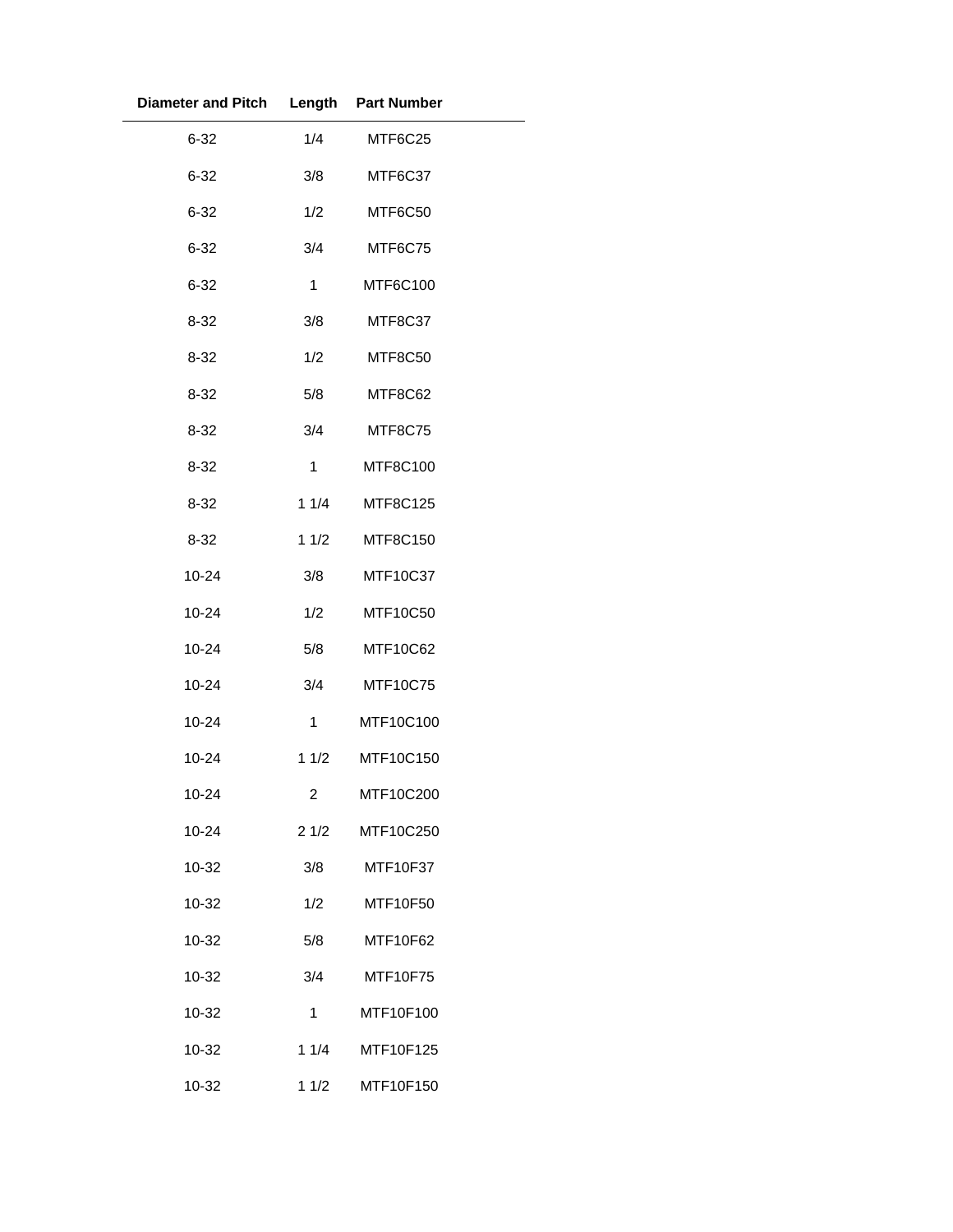| 10-32       | 2              | MTF10F200   |
|-------------|----------------|-------------|
| 10-32       | 21/2           | MTF10F250   |
| $12 - 24$   | 7/8            | MTF12C87    |
| 12-24       | 1              | MTF12C100   |
| $1/4 - 20$  | 3/8            | MTF25F37    |
| $1/4 - 20$  | 1/2            | MTF25F50    |
| $1/4 - 20$  | 5/8            | MTF25F62    |
| $1/4 - 20$  | 3/4            | MTF25F75    |
| 1/4-20      | 1              | MTF25F100   |
| 1/4-20      | 11/4           | MTF25F125   |
| $1/4 - 20$  | 1 1/2          | MTF25F150   |
| 1/4-20      | 13/4           | MTF25F175   |
| $1/4 - 20$  | 2              | MTF25F200   |
| 1/4-20      | 21/4           | MTF25F225   |
| 1/4-20      | 21/2           | MTF25F250   |
| 1/4-20      | 3              | MTF25F300   |
| $1/4 - 20$  | 31/2           | MTF25F350   |
| 1/4-20      | 4              | MTF25F400   |
| 1/4-20      | 5              | MTF25F500   |
| $1/4 - 28$  | 1/2            | MTF25F50    |
| $1/4 - 28$  | $\mathbf 1$    | MTF25F100   |
| $5/16 - 18$ | 1/2            | MTF31C50    |
| $5/16 - 18$ | 3/4            | MTF31C75    |
| $5/16 - 18$ | 1              | MTF31C100   |
| $5/16 - 18$ | 11/4           | MTF31C/125Z |
| $5/16 - 18$ | 11/2           | MTF31C150   |
| $5/16 - 18$ | $\overline{2}$ | MTF31C200   |
| $5/16 - 18$ | 21/2           | MTF31C250   |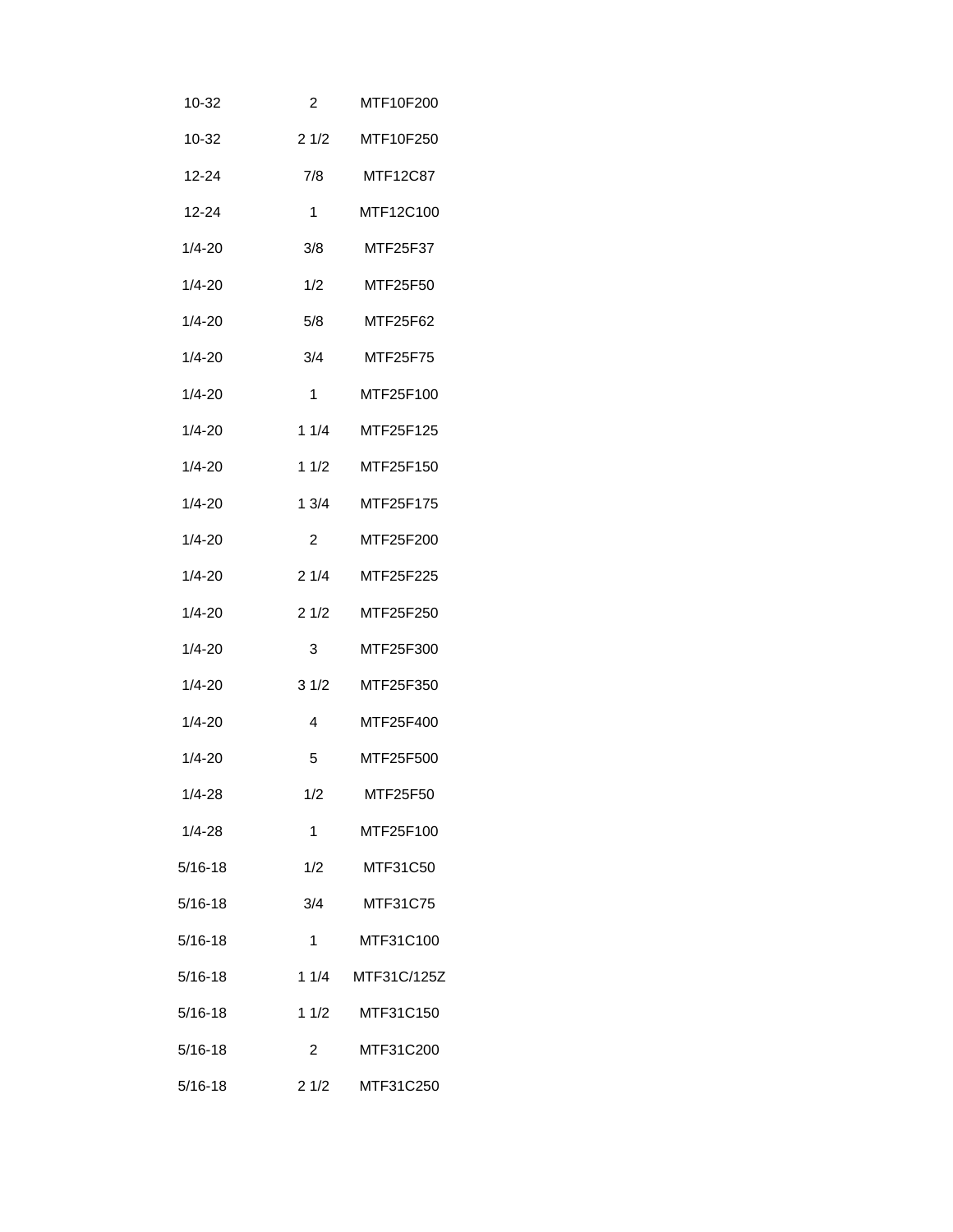| 5/16-18    | 3              | MTF31C300       |
|------------|----------------|-----------------|
| 5/16-18    | 4              | MTF31C400       |
| 5/16-18    | 6              | MTF31C600       |
| $3/8 - 16$ | 3/4            | <b>MTF37C75</b> |
| $3/8 - 16$ | 1              | MTF37C100       |
| $3/8 - 16$ | 11/4           | MTF37C125       |
| $3/8 - 16$ | 11/2           | MTF37C150       |
| $3/8 - 16$ | 2              | MTF37C200       |
| $3/8 - 16$ | 21/2           | MTF37C250       |
| $3/8 - 16$ | 3              | MTF37C300       |
| $3/8 - 16$ | 31/4           | MTF37C325       |
| $3/8 - 16$ | 4              | MTF37C400       |
| $1/2 - 13$ | 1              | MTF50C100       |
| $1/2 - 13$ | 11/4           | MTF50C125       |
| $1/2 - 13$ | 11/2           | MTF50C150       |
| $1/2 - 13$ | $\overline{2}$ | MTF50C200       |